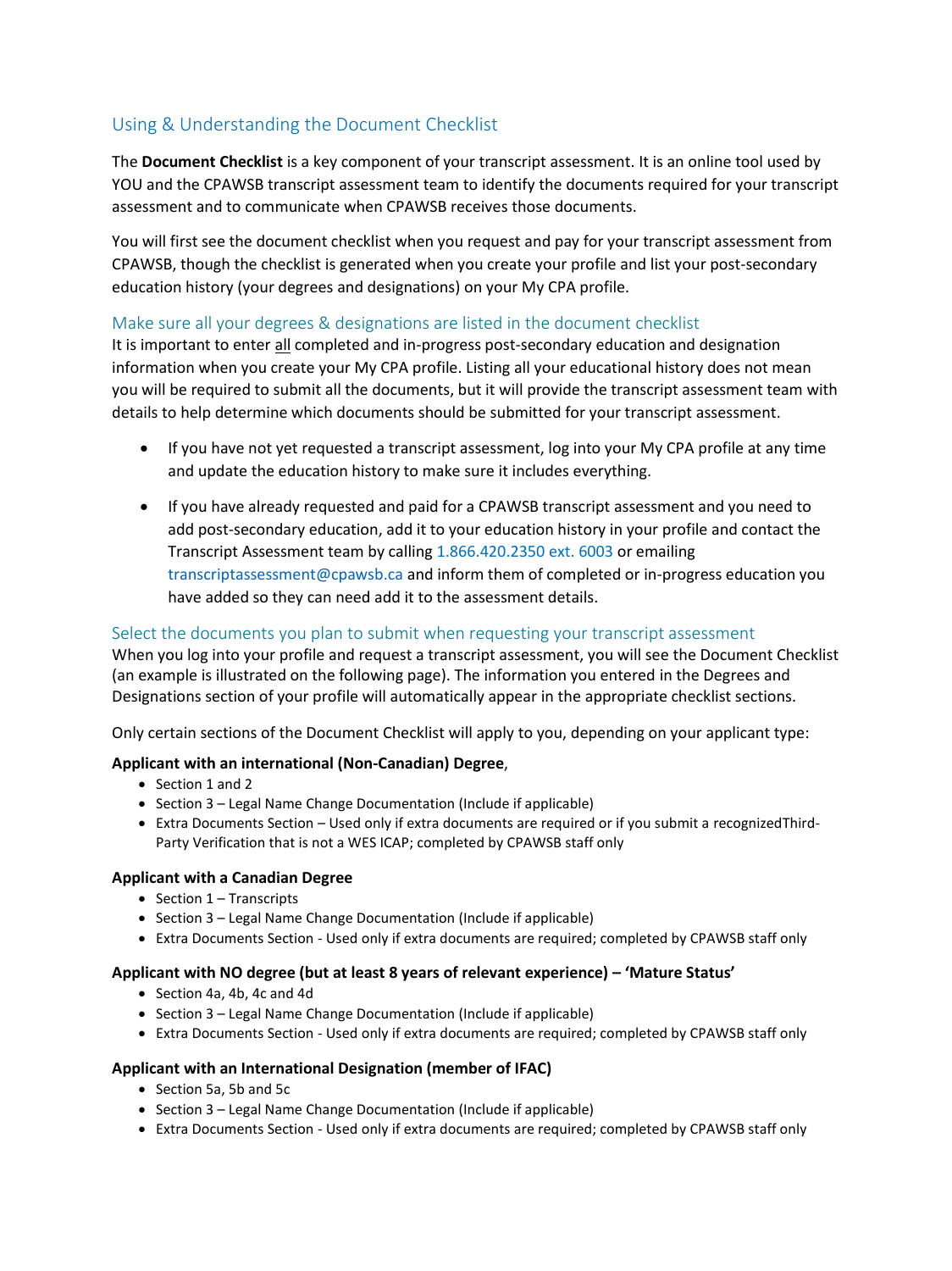In the sections of the document checklist that pertain to your applicant type, select the documents you plan to submit by putting a check in the appropriate boxes in the **I Will Submit** column of the Document Checklist\*. The following is an example of the document checklist you will see.



Within several business days of requesting and paying for a transcript assessment, the document checklist will be verified, and the Transcript Assessment team will indicate all documents they believe are required for your assessment. You will receive the following email indicating that your Document Checklist has been updated.

Hello <your name>,

Your Document Checklist has been updated. There may be additional documents required to complete your assessment. To review your updated Document Checklist, log in to the website and select Transcript Assessment in the My CPA menu.

Regards, Transcript Assessment Team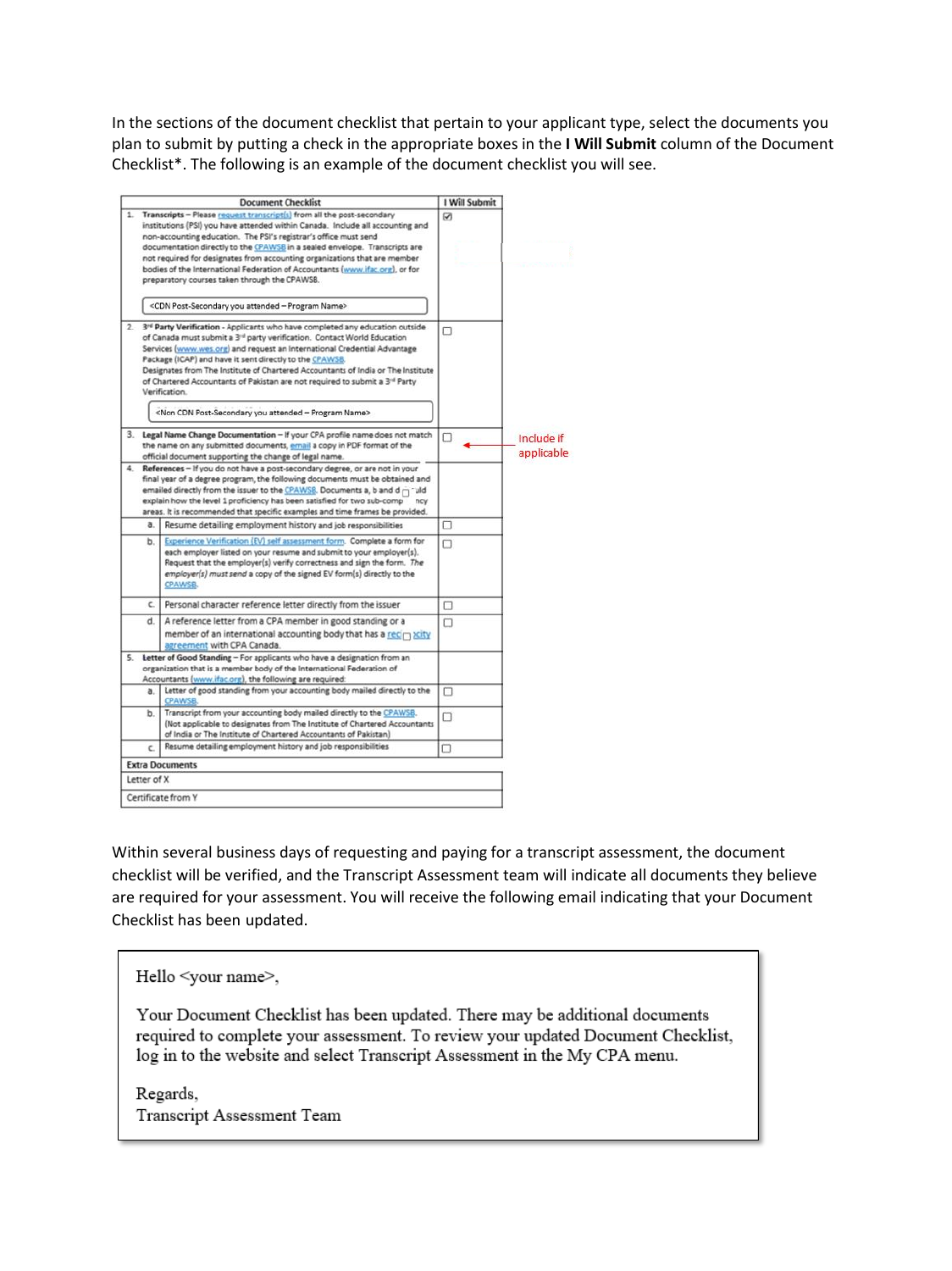When you receive this email, log into your profile, and select **Transcript Assessment** to view your **Document Checklist**.



A "Req'd" (**Required** Documents) column will now be visible next to the 'I will submit' column.

| <b>Document Checklist</b>                                                                                                                                                                                                                                                                                                                                                                                                                                                                                                    | I Will Submit | Reg'd |
|------------------------------------------------------------------------------------------------------------------------------------------------------------------------------------------------------------------------------------------------------------------------------------------------------------------------------------------------------------------------------------------------------------------------------------------------------------------------------------------------------------------------------|---------------|-------|
| Transcripts - Please request transcript(s) from all the post-secondary<br>1.<br>institutions (PSI) you have attended within Canada. Include all accounting and<br>non-accounting                                                                                                                                                                                                                                                                                                                                             | □             |       |
|                                                                                                                                                                                                                                                                                                                                                                                                                                                                                                                              |               |       |
| 3 <sup>rd</sup> Party Verification - Applicants who have completed any education outside<br>2.<br>of Canada must submit a 3 <sup>rd</sup> party verification. Contact World Education<br>Services (www.wes.org) and request an International Credential Advantage<br>Package (ICAP) and have it sent directly to the CPAWSB.<br>Designates from The Institute of Chartered Accountants of India or The Institute<br>of Chartered Accountants of Pakistan are not required to submit a 3 <sup>rd</sup> Party<br>Verification. | ☑             |       |
| <non -="" attended="" cdn="" name="" post-secondary="" program="" you=""></non>                                                                                                                                                                                                                                                                                                                                                                                                                                              |               | ☑     |
| Legal Name Charge Documentation - If your CRA<br>3.<br>mame does not match                                                                                                                                                                                                                                                                                                                                                                                                                                                   |               |       |

Please pay close attention to the **Req'd (Required)** column as documents that are checked in this column MUST be received before your assessment will be started.

They may also add additional 'required' documents to the document checklist under **Extra Documents** at the bottom of the list (as illustrated below).

| g employment history and job-<br>ъ. |    |
|-------------------------------------|----|
| <b>Extra Documents</b>              |    |
| Letter of X                         | U. |
| Certificate from Y                  | ☑  |

If there is a discrepancy between what you believe you should submit and what has been marked as 'required' by the transcript assessment team, you should contact the Transcript Assessment team by calling 1.866.420.2350 ext. 6003 or emailin[g transcriptassessment@cpawsb.ca](mailto:transcriptassessment@cpawsb.ca) and speak with an inspector. They can review the document checklist with you to find out why certain documents are required or to make any changes to the documents that have or have not been marked as 'required'.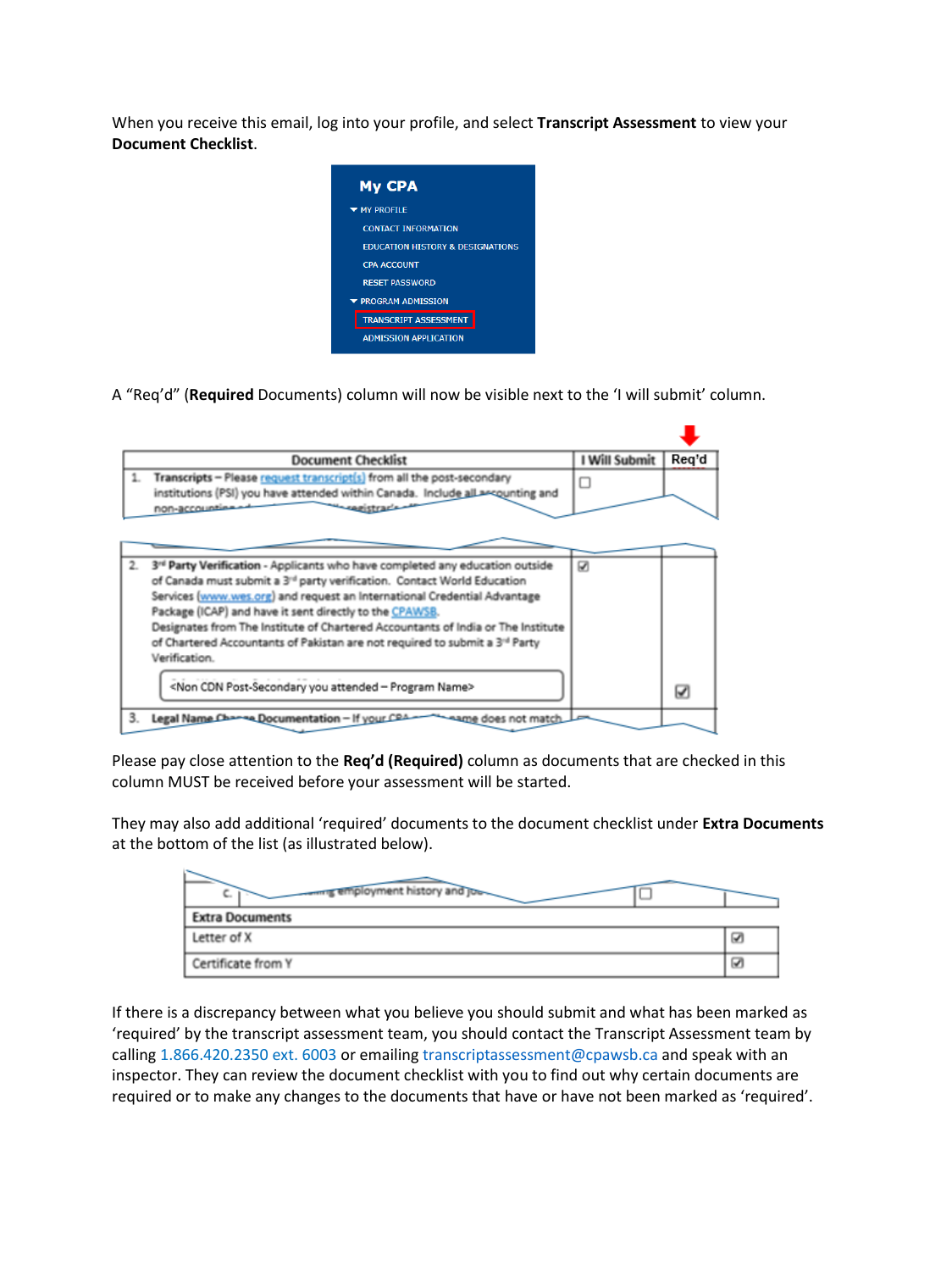## **Receiving additional emails that indicate your Document Checklist has been updated.**

Between the time you have requested your transcript assessment from CPAWSB up until you receive an email saying that your transcript assessment has been completed, you may occasionally receive the same email from the CPAWSB Transcript Assessment team, indicating that your document checklist has been updated. This email (just like the one below) will look exactly like the one you initially received when the transcript assessment team verified your document checklist and checked the documents you are required to submit.

Hello <your name>,

Your Document Checklist has been updated. There may be additional documents required to complete your assessment. To review your updated Document Checklist, log in to the website and select Transcript Assessment in the My CPA menu.

Regards, Transcript Assessment Team

This email could mean any of the following:

- Documents already listed in your document checklist have been marked as 'required' or have been unchecked as being 'required'
- Additional documents have been added to the bottom of your document checklist and marked as 'required'
- One or more of the documents that are marked as 'required' have been received by CPAWSB

Any time you receive one of these emails, you should log into your profile and select **Transcript Assessment** to view your Document Checklist.

- Check to see if any additional documents have now been marked as required or if any additional documents have been added to the bottom of the document checklist and marked as required. There is also a possibility that documents have been unchecked as required.
- Check to see if any 'required' documents have been received by CPAWSB. When the first document(s) are received by CPAWSB, an additional column will appear in the document checklist with the title **Rec'd** (**Received**). This column will show the date to the right of the document that was received. This is illustrated below.